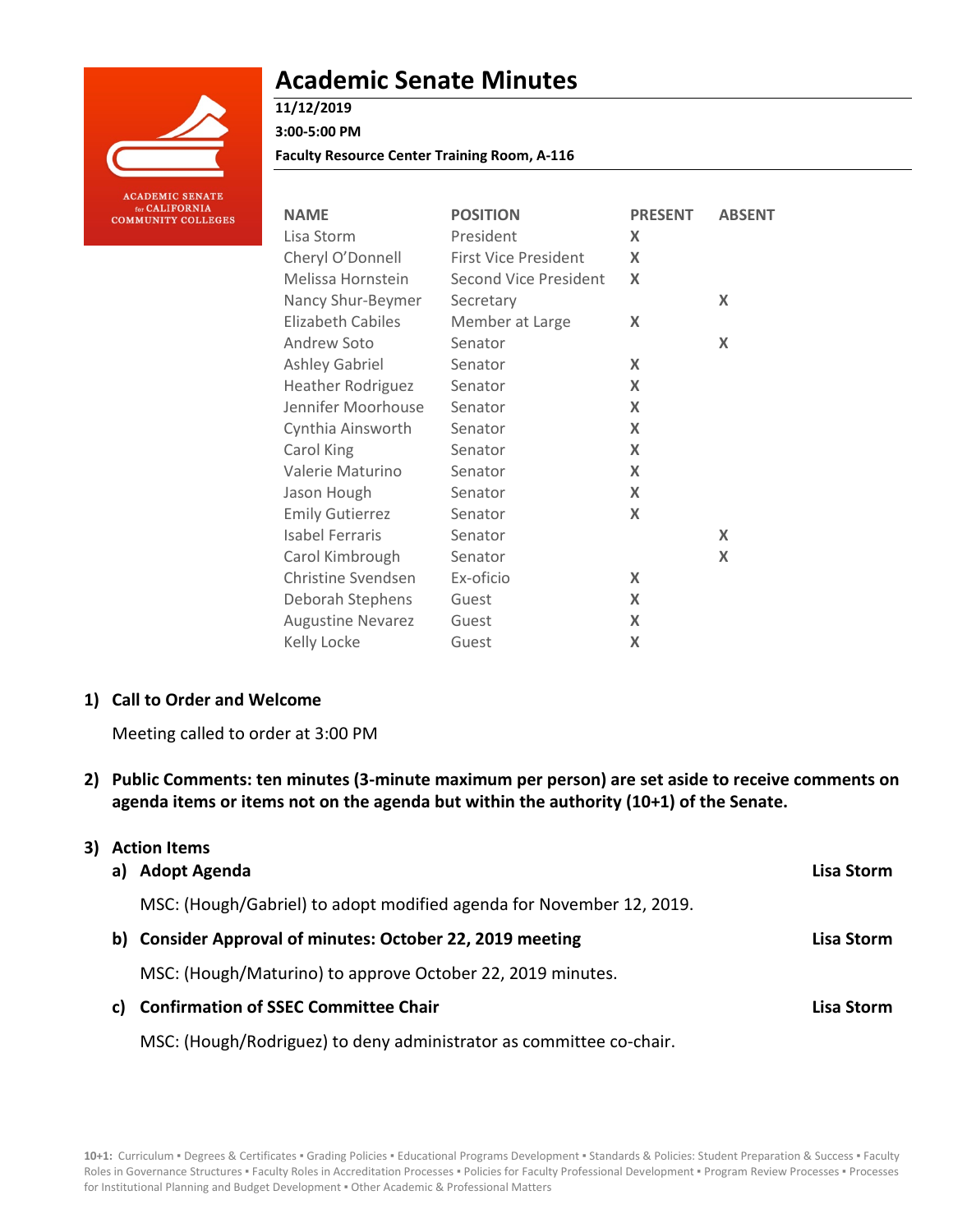## **d) AP 7211: Equivalency Melissa Hornstein**

MSC: (Hough/Gabriel) to approve AP 7211: Equivalency.

## **e) OEI Rubric Adoption Resolution Lisa Storm**

MSC: (Hough/King) to approve OEI Rubric Adoption Resolution with grammar edits and, including OEI rubric link.

## **f) Full-Time Faculty Hiring Committee Recommendations Deborah Stephens**

MSC: (Ainsworth/O'Donnell ) to approve Full-Time Faculty Hiring Committee Recommendations. Abstention: Jason Hough

## **4) Discussion and Information Items**

## **a) Curriculum Update Kelly Locke**

Kelly gave an update on what the curriculum committee has been working on. She reported that out of the 90 courses that were due this year for revision, about 20 have been revised and submitted to the queue ; there are 70 more to go through. She encouraged the senators to please share with their constituent groups so that the curriculum can be kept up to date.

She shared the work that the GE subcommittee chaired by Gabby has been doing. The committee has been working with outcomes and assessment committee for our GE areas. It is in the process of developing criteria by which GE courses are considered. Once that rubric is developed, the committee will go back through and review the courses that are already on the GE degree and make sure that they meet the criteria; changes are most likely to occur.

## **b)** ASHC Voter Registration **Augustine Nevarez Augustine Nevarez**

## ASHC students, Angelita Cisneros and Aixa Crespo gave a presentation on engaging students during the 2020 election and encouraging them to vote. ASHC will have an information table in the Student Center, they asked the senate to support and encourage the students to vote.

Cheryl O'Donnell mentioned that the Outcomes and Assessments team could have a day with a panel and focus on registering and having a voting drive.

Student Trustee and Student Body President, Samanta Saldana invited the senators to the Hartnell Town Hall meeting on Monday, November 18, 2019 from 4-7PM in the Student Center. She asked for the faculty to encourage students to attend as this will be a great opportunity for the students to meet the Governing Board and to talk about issues and positive experiences at Hartnell.

## **c) Modification of AP 4021 Lisa Storm**

Lisa talked about the language that was presented at the last meeting on the discontinuance and revitalization process, it had been agreed to bring back with modifications.